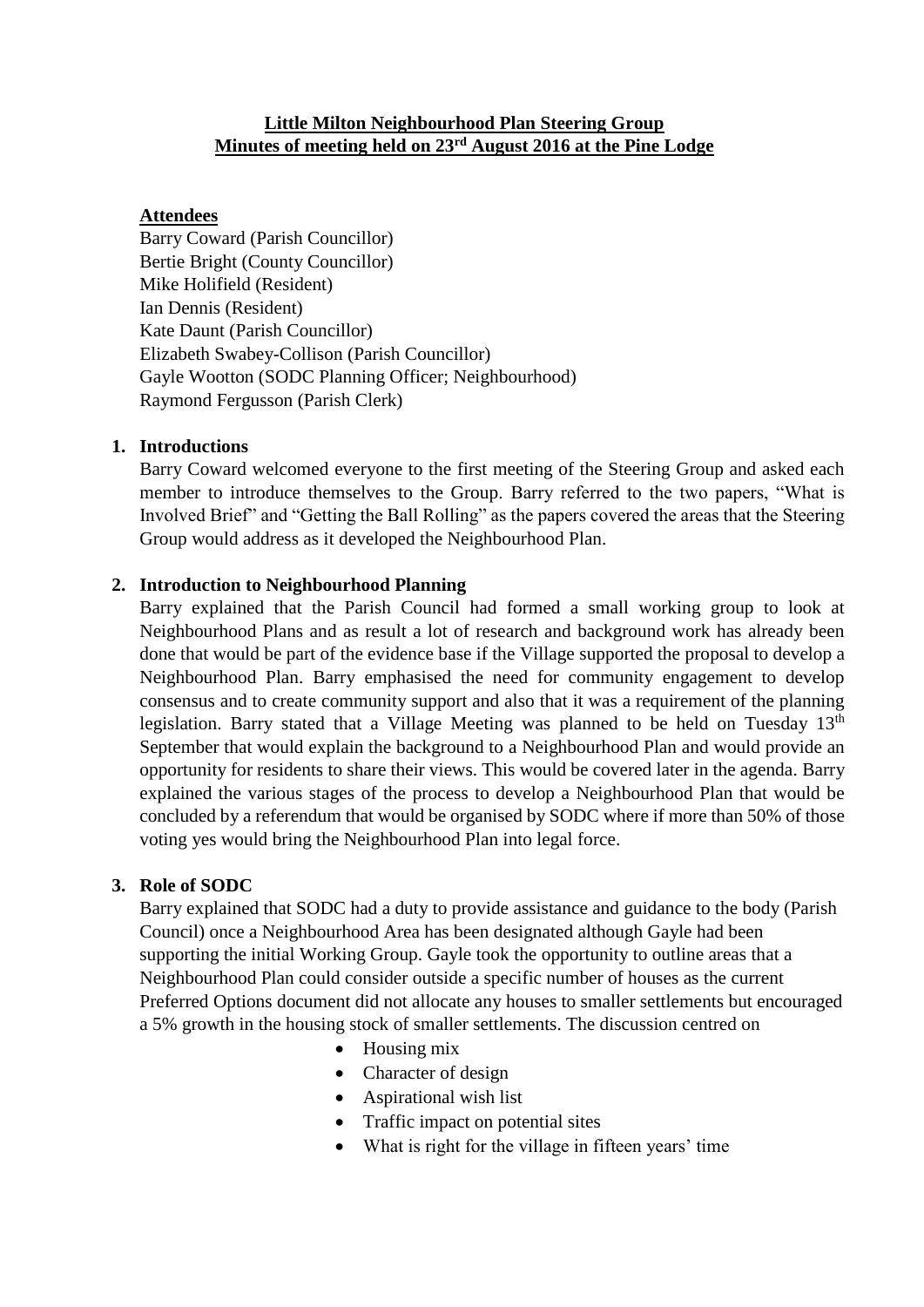During this discussion the school site was raised for consideration in the context of the Neighbourhood Plan. Barry stated that he would ensure that the Head would be part of the wider consultation with interested parties.

There was a question on the need to explain the advantages and disadvantages of producing a Neighbourhood Plan as a clear statement would be helpful to explain the reasons to the residents.

#### **4. Timescales**

Barry expressed the view that he envisaged a short sharp process and that the overall process could be completed by the summer of 2017. He highlighted two critical pieces of work that needed to be addressed as soon as possible if the process was to be completed within the projected timescale. The first was a Housing Needs Assessment and this would be done through a questionnaire completed by the residents. The design of the questionnaire would be sub-contracted with the subsequent analysis and report. Barry stated that he had already identified two possible sources that could do the work. One was Community First Oxford and the other was Stratford District Council. On the basis of the information provided by Barry the Group agreed to use Stratford District Council. Barry hoped that this could be finished and analysed and a report received by Christmas.

The other piece of important work was the Strategic Environmental Assessment (SEA). This work is a process for evaluating the environmental effects of the plan before it is made. The need to carry out an SEA is determined by SODC and the appropriate paper work has already been submitted for consideration. Gayle indicated that it was unlikely that it would be required but she would confirm the status in due course. Barry reported that as result of the background work which had already been done over the past few months, a first draft SEA was almost completed for consideration by the Group.

#### **5. Steering Group/Working Group structure and methods of working**

Barry invited nominations for Chairman. Raymond suggested that it might be worth considering a non-parish council person chairing the Group. However a discussion it was agreed that Barry had would be best suited to chair the meetings as he had already done significant work on the project. Barry accepted the role as Chairman.

Raymond accepted the roles of Secretary/Minute taker as well as managing/controlling the all the financial aspects of the project.

Barry outlined the programme of meetings starting with the Village Meeting on the 13<sup>th</sup> September and a Group meeting on the  $20<sup>th</sup>$  September. It was agreed that as far as possible the meetings would be held in member's houses and Kate, Bertie, Mike and Barry offered to host a future meeting.

Barry anticipated that certain discrete work would be done by members and reporting back to the Group but all members would be involved in adding value as the plan evolved.

Gayle suggested that the Group produce a terms of reference that determines the relationship between the Steering Group and the Parish Council. Barry stated that the Parish Council were the Qualifying Body who led the Plan. Gayle explained that the District Council need to ensure that the Plan met the Basic Conditions of:-

- Appropriate to National Planning Policy
- Must be in conformity with the SODC Local Plan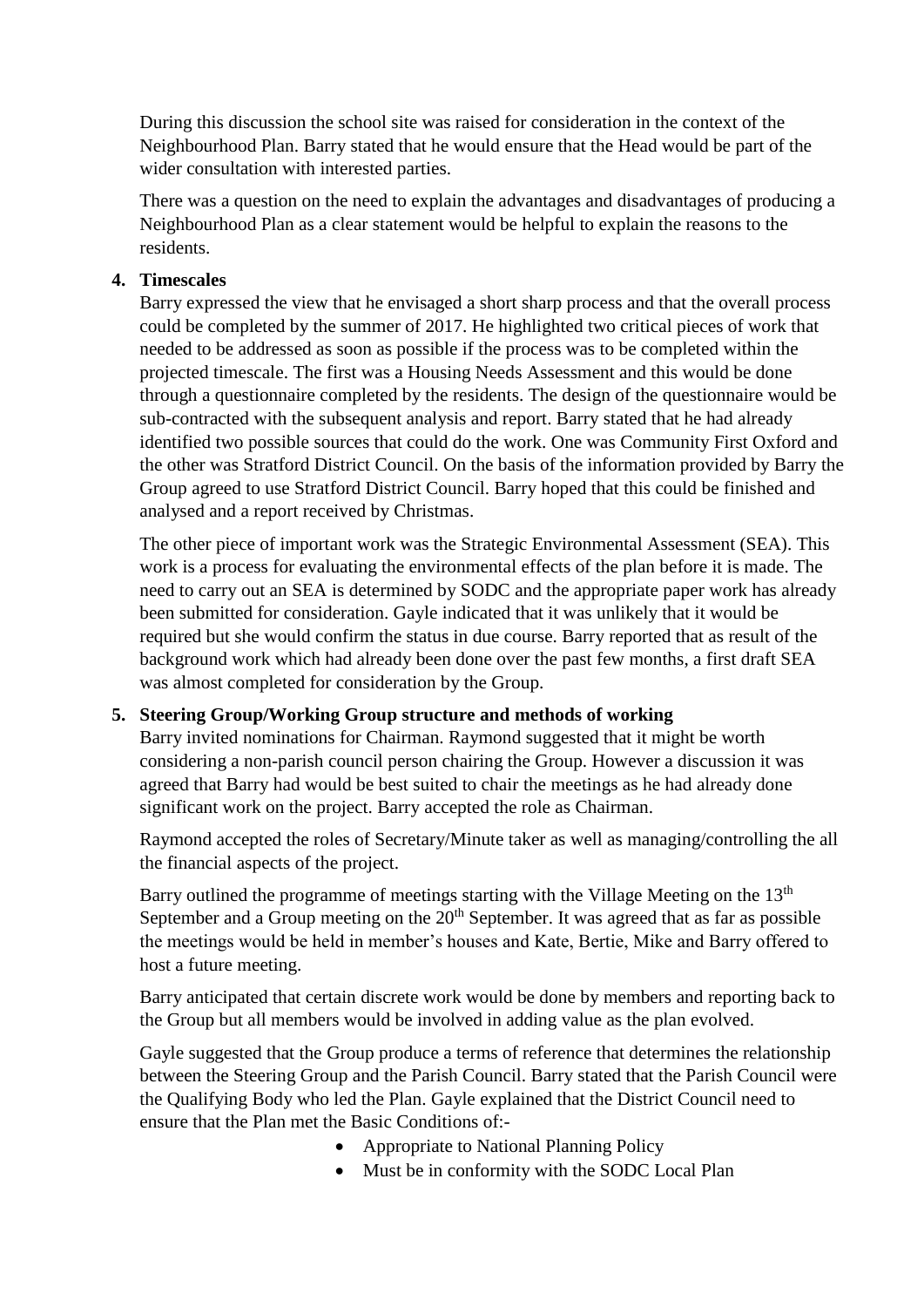- Must be compatible with Human Rights requirements
- Must be compatible with EU obligations
- Must contribute to the achievement of sustainable development

Although they may advise the decision to proceed with the plan rested with the Qualifying Body.

### **6. Progress to Date**

Barry reported the following progress:

- The Neighbourhood Plan Area had been designated and approved by SODC
- The Steering Group had been formed
- A brief for the Steering Group had been circulated and project plan/ work schedule would follow
- SEA draft was almost complete but SODC would confirm if it was required
- A grant of £5,000 was available from SODC on submission of an acceptable budget. The treasurer would explore other sources of grant funding.
- The village website [https://www.hugofox.com/community/little-milton](https://www.hugofox.com/community/little-milton-village-community-7833/about-us)[village-community-7833/about-us](https://www.hugofox.com/community/little-milton-village-community-7833/about-us) has a tab Neighbourhood Development Plan that contains a library of reference documents and in due course will hold all the working documents.
- The Housing Needs Assessment will be the first step in collecting the baseline data.
- Barry has already spoken with the necessary Housing Associations to ascertain the basic data and those properties that are subject to an s106 agreement.
- The Housing Needs Assessment will be part of the Village Survey that Barry and Kate will draft for consideration at the meeting on 20<sup>th</sup> September

Gayle stated that SODC were currently completing a SEA Screening Option with statutory consultees for comment. The information would be made available to the Steering Group in support of the Neighbourhood Plan. Additionally SODC are working on an Infrastructure Delivery Plan to support the aspirations within the Local Plan. This document may contain information relevant to Little Milton.

### **7. Village Meeting – 13th September**

Barry outlined his thoughts on the structure of the meeting on the  $13<sup>th</sup>$  September that included a short questionnaire to be completed on the night by those attending. There was a discussion on the best time for the questionnaire to be completed as well as some comments on the current draft questionnaire. Barry stated that he would consider the comments and take the necessary actions. Barry asked that the Secretary record the questions asked on the night.

### **8. Village survey**

Barry commented that it was important to have a good response to the questionnaire and experience showed that it would require a concerted effort through door collection.